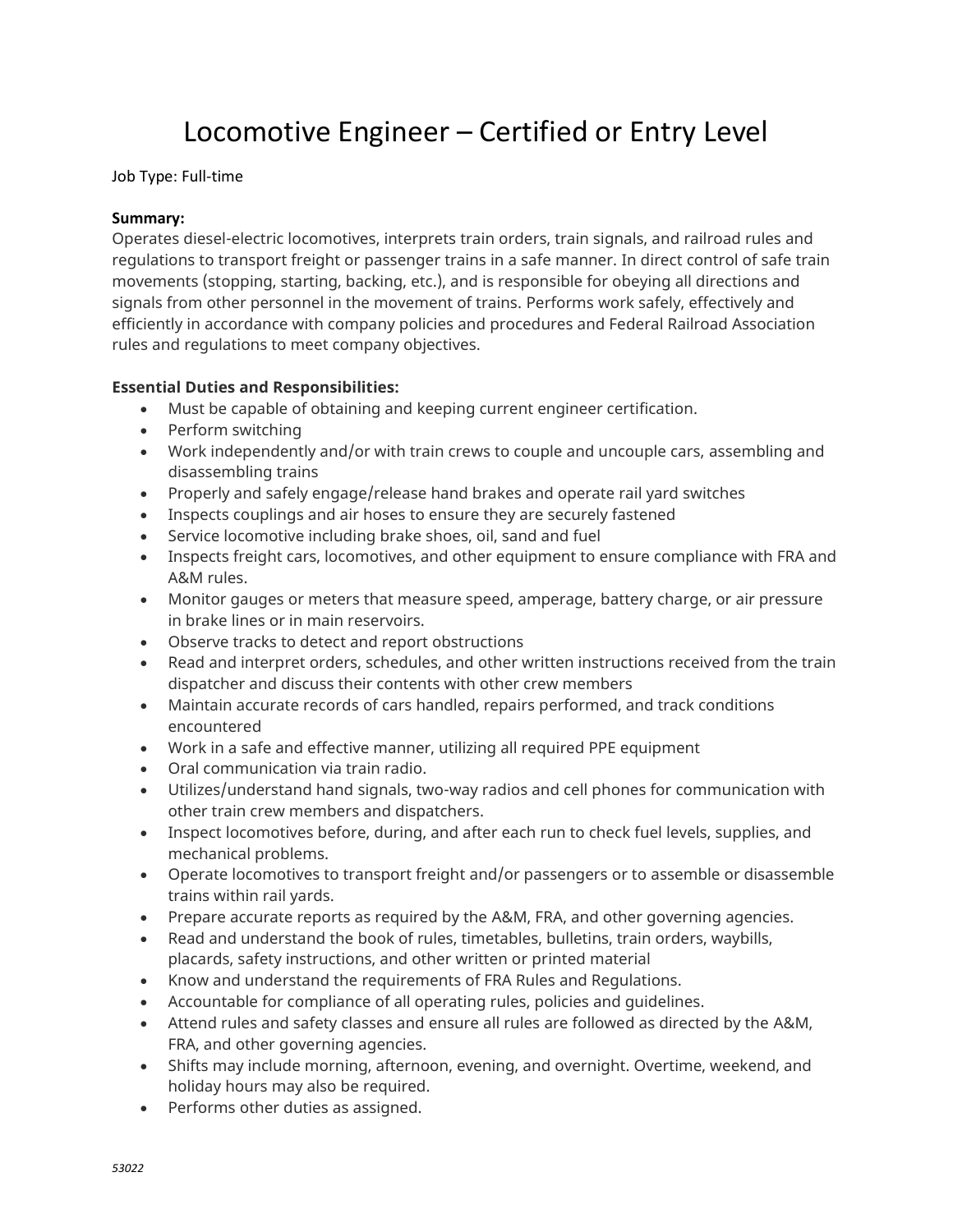# **Required Qualifications, Skills, and Abilities**

- High School Diploma/GED, or an equivalent combination of education and work
- Experience in railroad operations preferred
- Aptitude in the Transportation field and desire to learn
- Use sound judgment when complying with and interpreting railroad rules, regulations and instructions
- Pass post-offer job and health related examinations
- Basic computer skills
- Write legibly to complete routine reports and other work documents
- Effective communication skills
- Good interpersonal skills with all level of employees; deal with associates in a tactful and professional manner
- Ability to react well under pressure in high-stress situations; accept responsibility for own actions
- Demonstrate effective problem solving and troubleshooting skills
- Professional integrity and accountability
- Dependability and follow through on commitments; consistently at work on time
- Work in fast-paced collaborative environment
- Observe all safety and security procedures; determine appropriate action beyond guidelines; report potentially unsafe conditions; use equipment and materials properly
- Ability to judge the speed and distances of objects or moving parts
- Strong attention to detail and safety procedures; ability to maintain focus for the entirety of the shift.
- Good eye/hand coordination
- Ability to take actions and/or make decisions affecting security/well-being of others
- Valid driver's license
- FRA Locomotive Engineer Certification: required post hire

#### **Other Duties:**

- Report to work as called on a 24-hour schedule
- Work safely to prevent on the job accidents and injuries
- Wear required protective equipment such as: hard hats, hearing protection, safety-toe boots or safety glasses
- Work hours may include a nonstandard workweek, overtime and various shift work
- Perform other duties and projects as assigned

#### **Physical Demands:**

- Reasonable accommodations may be made to enable individuals with disabilities to perform the physical demands listed below:
- Continuous: Bending, climbing stairs-ascend/descend, hearing & vision, sitting, walking
- Frequent: Balancing, crawling, kneeling, climbing ladders-ascend/descend, reaching above & below shoulder, standing, & twisting
- Occasional: Driving, lift & carry hand tools-shovel, broom, lantern, etc. less than 10 lbs.
- Rare: Crouching, jogging, stooping, lift & carry knuckles & End-of Train Device over 50 lbs.
- Ability to talk and hear accurately in person, via the telephone, or via two-way radio
- Must be able to exert a negligible amount of force constantly